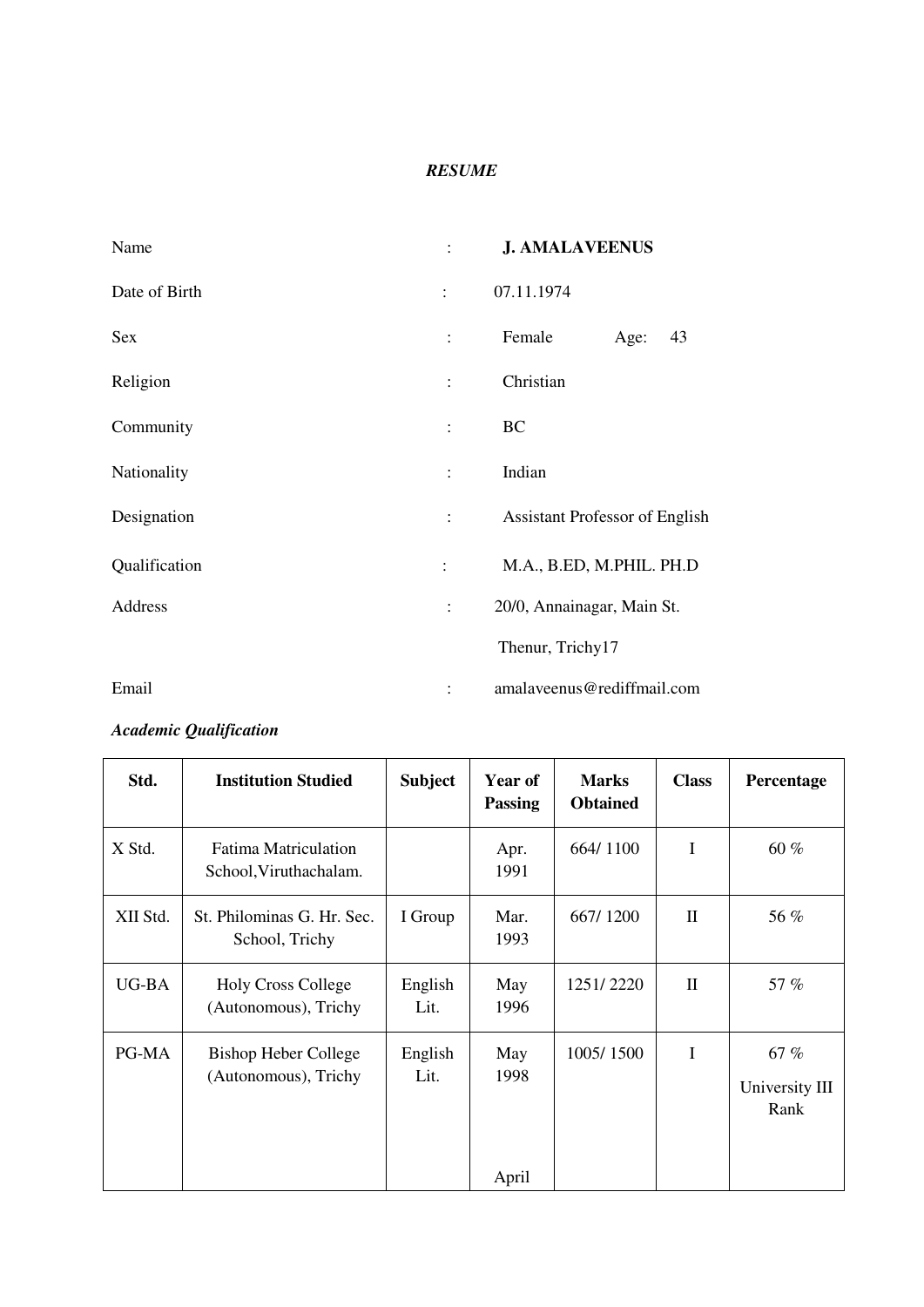| B. Ed.  |                                                                      |         | 1999        | 333/600   | П              | 56%  |
|---------|----------------------------------------------------------------------|---------|-------------|-----------|----------------|------|
|         | Govt College of<br>Education, Orathanad.<br>Bharathidasan University | English |             |           |                |      |
| M.Phil. | Madurai Kamaraj<br>University, Madurai                               | English | May<br>2002 | 276 / 500 | $\mathbf{I}$   | 55 % |
| Ph.D.   | National College,<br>(Autonomous) Trichy                             | English |             |           | September 2012 |      |

### *TEACHING EXPERIENCE***:**

| <b>Designation</b>                    | <b>Institution</b>                                                         | From       | To         |
|---------------------------------------|----------------------------------------------------------------------------|------------|------------|
| <b>Assistant Professor of English</b> | Kurinji College of Arts and Science,<br>Trichy-1                           | 19.06.2000 | 12.06.2005 |
|                                       | <b>Bishop Heber College</b>                                                |            |            |
|                                       | (Nationally Reaccredited with<br>A+ Grade by NAAC)<br>(Autonomous), Trichy | 13.06.2005 | 16.6.2013  |
|                                       | St. Joseph's College, Autonomous<br>Tiruchirappalli 620002                 | 23.6.2013  | Till date  |
|                                       | (Appointed as Aided Staff)                                                 |            |            |

### *TECHNICAL QUALIFICATION*

- Short Hand English Junior Grade
- Typewriting English Higher Grade
- Typewriting Tamil (Junior Grade)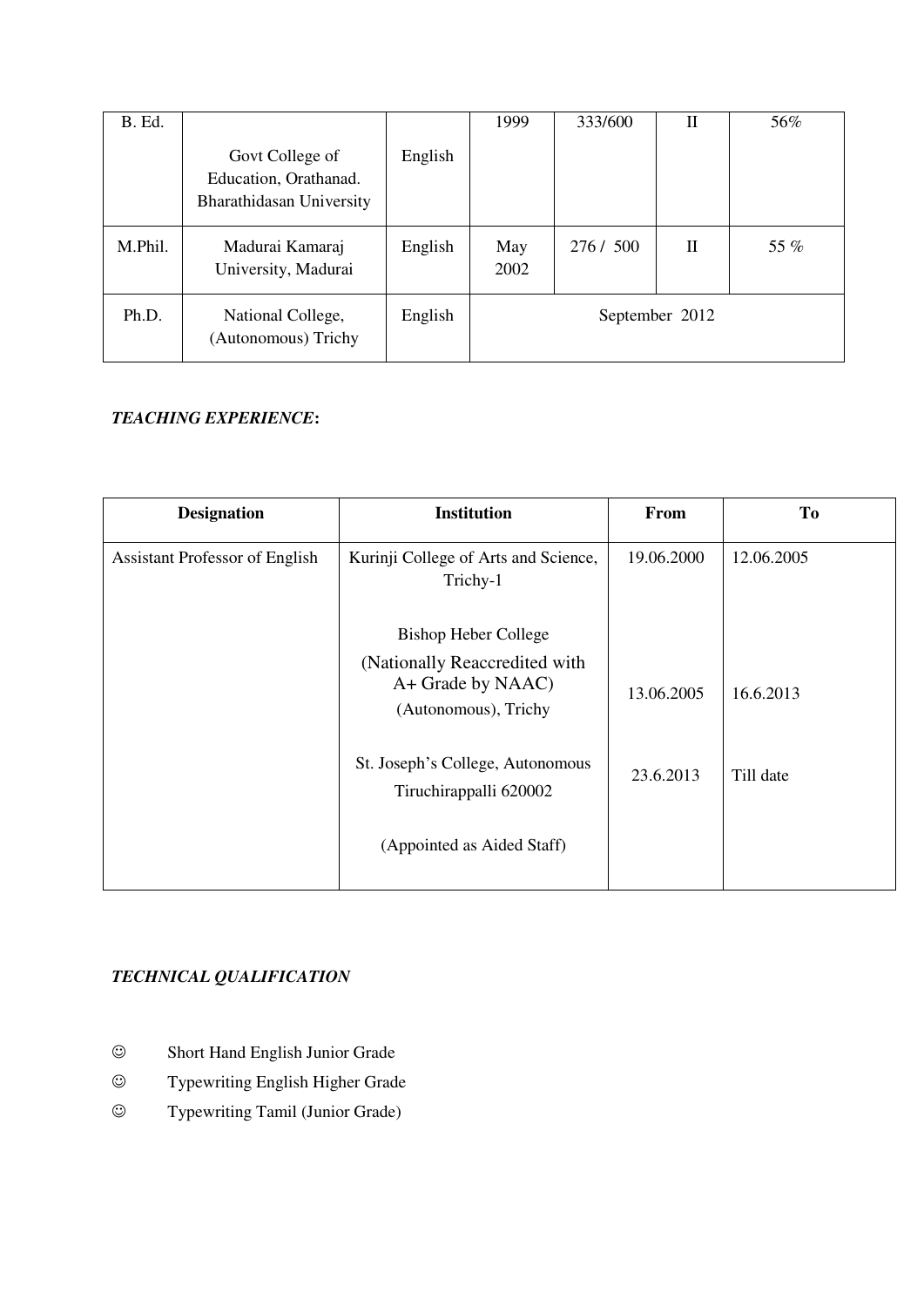#### *PAPERS PRESENTED*

**Destruction of nature: A Study of Willam Blake's poem 'London'** UGC Sponsored National Seminar on Nature on Literature at Bishop Heber College, Trichy -17. 12<sup>th</sup> Dec. 2007.

**Manju Kapur's** *Home***Truths.** UGC Sponsored National Seminar on New Cultural Contours in the Post Independent Indian Writing in English. Bishop Heber College, Trichy. February 9 and 10,2010.

**Love in Manju Kapur's** *Difficult Daughters***.Gender.** UGC State Level Seminar Issues in Indian Writing in English. Jamal Mohd College Trichy-20, 20 Januar2011.

**Marital Disharmony in Jaishree Mista's** *Ancient Promises.* National Seminar on Emerging Trends in Literatures in English. M.S.S. Wakf Board College Madurai. 7 March 2011. **Double Colonization in Manju Kapur's Difficult Daughters.** UGC Sponsored two days

National Seminar on Recent Trends in Literary, Cultural and Critical Theories. E.V.R

College, Trichy

| PAPERS PUBLISHED -INTERNATIONAL                                                                                                       |                                                                                                                            |                  |          |                                                 |      |
|---------------------------------------------------------------------------------------------------------------------------------------|----------------------------------------------------------------------------------------------------------------------------|------------------|----------|-------------------------------------------------|------|
| Title                                                                                                                                 | Name of Journal / Vol. No. /<br>Page Nos/ISSNO.                                                                            | Impact<br>Factor | H<br>No. | $\mathcal{C}$<br><b>Index Index Year</b><br>No. |      |
| 1 <sup>1</sup><br><b>Marked Melioration:</b><br>Mining the Murky<br>Novels of Amy Tan                                                 | Language in India<br>www.languageinindia.com<br>Memories in the Select February 2018 / 18:6 / 120-<br>126 / ISSN 1930-2940 | $\overline{0}$   | $\Omega$ | $\Omega$                                        | 2018 |
| <b>Revived Reverence: A</b><br>2.<br>Reading of<br>Reminiscence in<br><b>Amish Tripathi?s</b><br>Shiva Trilogy                        | Language in India<br>www.languageinindia.com<br>February 2018 / 18:2 / 172-<br>179 / ISSN 1930-2940                        | $\theta$         | $\Omega$ | $\Omega$                                        | 2018 |
| Constructive<br>3.<br>Confrontations: Concep<br>t of Yin Yang through<br>intertextuality in Amy<br>Tan's The Joy Luck<br>Club         | Retell / 18 / 6-12 / 0973-404X                                                                                             | $\Omega$         | $\Omega$ | $\Omega$                                        | 2017 |
| 4. Anst, Anarchy amd<br>absurdity:An<br><b>Existential Reading of</b><br>Anita Nair's Ladies<br>coupe' and Manju<br>Kapur's A Married | contemporary Contemplations<br>on Indian Writing in English /<br>$1/182 - 192/0$                                           | $\overline{0}$   | 222      | $\Omega$                                        | 2017 |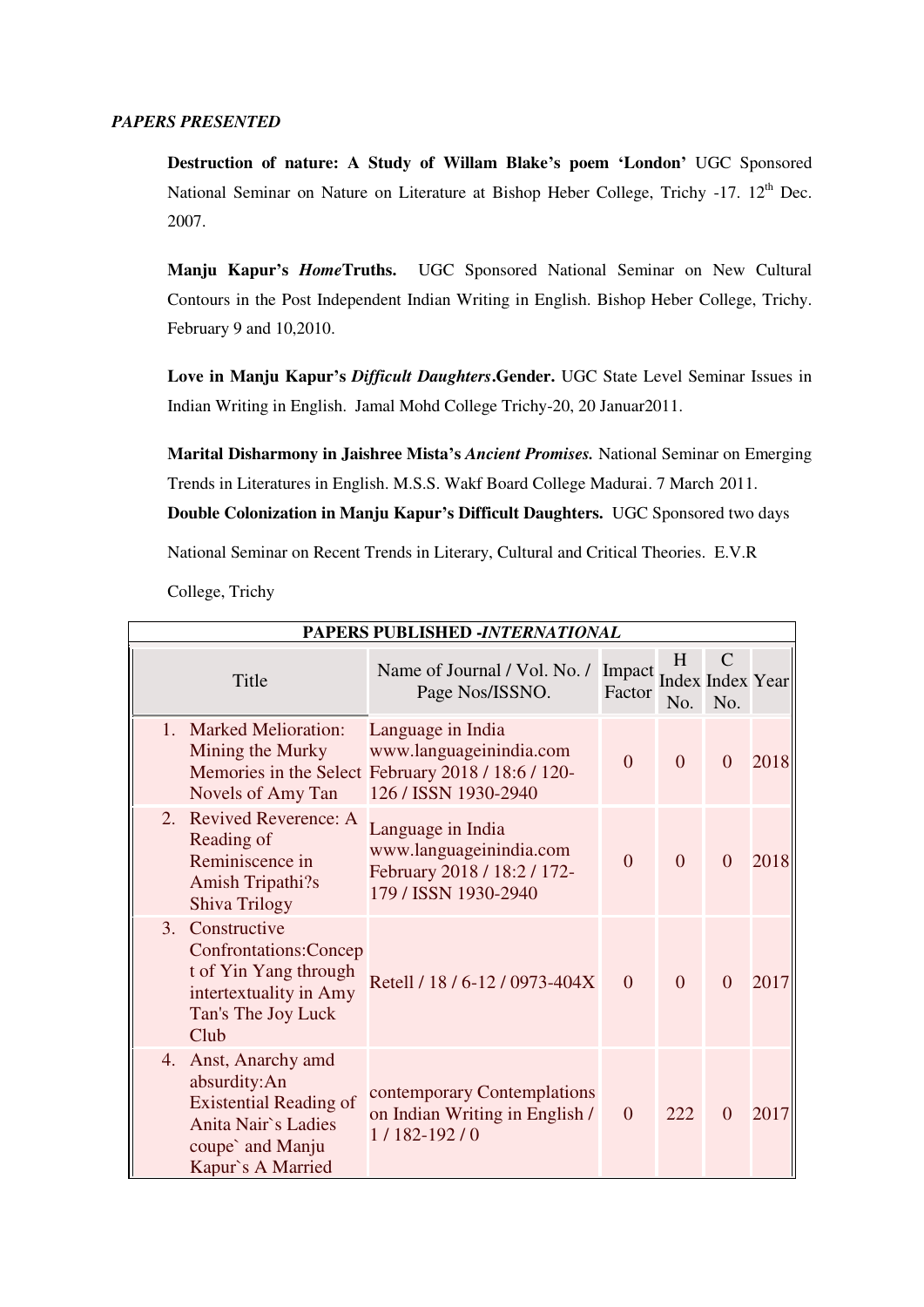|                 | Women                                                                                                                                     |                                                                                                                                                                              |                                                                                              |                  |                |                                         |      |
|-----------------|-------------------------------------------------------------------------------------------------------------------------------------------|------------------------------------------------------------------------------------------------------------------------------------------------------------------------------|----------------------------------------------------------------------------------------------|------------------|----------------|-----------------------------------------|------|
|                 | 5. Hybridity of identities<br>in The Namesake by<br>Jhumpa Lahiri: A<br><b>Postcolonial Reading</b>                                       | English Language, Literature<br>and Linguistics / 08 / 9-13 /<br>2456-5579                                                                                                   |                                                                                              | $\mathbf{0}$     | $\overline{0}$ | $\overline{0}$                          | 2017 |
|                 | 6. Gendered Usage and<br><b>Representations: An</b><br>Analysis of Adjective-<br>Noun Collocation in<br><b>BNC</b> and Kohlapur<br>Corpus | Roots - International journal of<br>Multidisciplinary Researches /<br>2/108-113/2349-8684                                                                                    |                                                                                              | $\overline{0}$   | $\overline{0}$ | $\overline{0}$                          | 2016 |
|                 | 7. Excruciating<br><b>Expedition of Indian</b><br>Women Portrayed by<br><b>Indian Women Writers</b>                                       | 0975-3516                                                                                                                                                                    | Hermes / VIII / 15-20 / ISSN                                                                 | $\overline{0}$   | $\overline{0}$ | $\overline{0}$                          | 2015 |
| 8.              | <b>Understanding Gender</b><br>Trouble: A Paradigm<br><b>Shift</b>                                                                        |                                                                                                                                                                              | Roots - International journal of<br>Multidisciplinary Researches /<br>2/25-26/ISSN 2349-8684 | $\overline{0}$   | $\Omega$       | $\overline{0}$                          | 2015 |
| 9.              | A Phenonmenological<br>Approach in the light<br>of Cognitive semiotics<br>/analysis in Select<br>Poems of Kurunthogai                     | Hermes / VII / 165-169 /<br>ISSN 0975-3516                                                                                                                                   |                                                                                              |                  |                | $\overline{0}$                          | 2015 |
|                 | 10. Uprooted Identity in<br>Jaishree Misra's<br><b>Ancient Promises</b>                                                                   | With an ear to the Ground /<br>Vol-1 / 34-42 / 978-93-80767-<br>$20 - 8$                                                                                                     |                                                                                              |                  |                |                                         | 2013 |
|                 | 11. A Voice of their own-<br>Kapur's Difficult<br>Daughters                                                                               | narrative tech in Manju Hermes / Vol No -VI / 17-27 /<br>0975-3516                                                                                                           |                                                                                              |                  |                |                                         | 2013 |
|                 | 12. The Clangour of<br><b>Conflict in Anita</b><br>Nair's Mistress                                                                        | Literary Explorer, An Annual<br><b>Publication of Critical Studies</b><br>in English Literature.<br>September 2011. ISSN 0973<br>0524 / Vol.9. No.2, / 205-213<br>$\sqrt{0}$ |                                                                                              | $\overline{0}$   | $\overline{0}$ | $\overline{0}$                          | 2011 |
| <b>NATIONAL</b> |                                                                                                                                           |                                                                                                                                                                              |                                                                                              |                  |                |                                         |      |
|                 | Title                                                                                                                                     | Name of Journal / Vol.<br>No. / Page<br>Nos/ISSNO.                                                                                                                           |                                                                                              | Impact<br>Factor | H<br>No.       | $\mathsf{C}$<br>Index Index Year<br>No. |      |
|                 | 1. Paranoia and intertexuality in<br>J. M. Coetzee's The<br>Childhood of Jesus                                                            | Postmodern Trends in<br>english Language and<br>Literature / 1 / 209-212<br>/ 978-93-8528-327-7                                                                              |                                                                                              | $\overline{0}$   | $\overline{0}$ | $\overline{0}$                          | 2017 |
| 2.              | A Discourse Against Vertical Writings on Emerging<br>Placement: Autobiography as Trends in Postcolonial<br>Sociobiography                 |                                                                                                                                                                              | literature / 01 / 1-3 /                                                                      | $\overline{0}$   | $\overline{0}$ | $\overline{0}$                          | 2016 |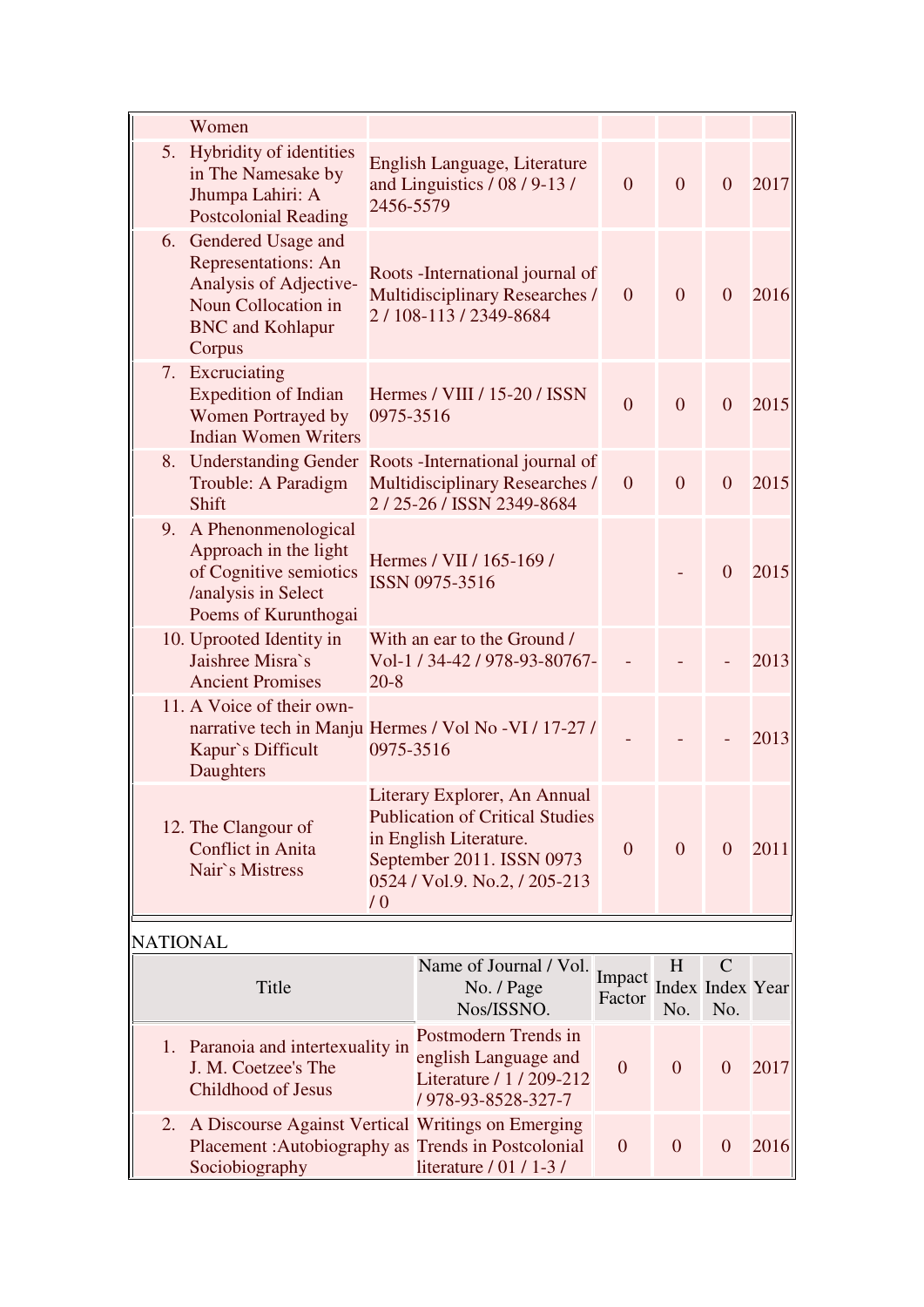|    |                                                                                                                                                                                   | ISBN 978-93-85283-<br>29                                                                                                              |                |                |          |      |
|----|-----------------------------------------------------------------------------------------------------------------------------------------------------------------------------------|---------------------------------------------------------------------------------------------------------------------------------------|----------------|----------------|----------|------|
|    | 3. Deconstructing Female<br>Identity in Ken Kesey's One<br><b>Flew Over Cuckoo's Nest</b>                                                                                         | <b>English Literature</b><br><b>Across East and West /</b><br>$1/186-189/$<br>938510976-6                                             | $\overline{0}$ | $\overline{0}$ | $\Omega$ | 2016 |
| 4. | Existing notions in a<br>conservative society -A<br>subversive feminist discourse 819085670-7                                                                                     | Status of Women in 21<br>st Century $/ 1 / 38 / 1$                                                                                    | $\overline{0}$ | $\theta$       | $\theta$ | 2014 |
|    | 5. To Unlearn What is learnt-<br>Gabrial Okara's Once Upon<br>the Time                                                                                                            | Voices in the<br>Wilderness / Vol ? 1<br>pgs141-144 / 141-144 /<br>78-81-908015-6-0                                                   |                |                |          | 2012 |
| 6. | An Interrogation of Marital<br>Relationship-An impact of<br>Education: A Study of<br>Jaishree Misra's Ancient<br>Promises and Manju Kapur?s 73-80 / 2229 4236<br>A Married Woman. | Journal of English<br>Literature, UNHEARD<br>MELODIES. / Vol 6/                                                                       | $\Omega$       | $\overline{0}$ | $\Omega$ | 2011 |
|    | 7. Resisting Patriarch: A Study<br>of Manju Kapur's A Married Language and<br>Woman                                                                                               | <b>Horizons: Critical</b><br>Perspectives on<br>Literature. / 0 / 0 / 978-<br>81-920985-1-7.                                          | $\overline{0}$ | $\theta$       | $\theta$ | 2011 |
|    | 8. Migration of Mind and Body<br>in Taslima Nasrin's French<br>Lover.                                                                                                             | Patriarchal<br>Predomination on<br>Women in Indian<br>English Novels ? A<br>Feministic Approach /<br>1/226-228/978-93-<br>80767-22-2. | $\theta$       | $\overline{0}$ | $\Omega$ | 2011 |

Resource Person-workshops/seminars/conferences

| Type of Programme                                                                                | Title                                                         | Beneficiaries                  | Days Date             |
|--------------------------------------------------------------------------------------------------|---------------------------------------------------------------|--------------------------------|-----------------------|
| <b>Re-Interpreting Shakespeare</b>                                                               | Re-Interpreting<br>Shakespeare                                | Participants of<br>seminar     | $2015 -$<br>$12 - 20$ |
| Seminar                                                                                          | Literature of the<br>marginalised                             | Paper<br>presenters            | 1918-<br>$02-09$      |
| Multifarious voices of Indian<br>women writers                                                   | <b>Indian Women</b><br>Writers                                | Participants of<br>seminar     | 1916-<br>$11 - 30$    |
| English language and literature<br>changing Trends                                               | Queer Theory                                                  | PG & M.Phil<br><b>Students</b> | 1915-<br>$03 - 13$    |
| State level Student's Seminar on<br>Social Concerns in Indian<br>Literatures translated into Eng | <b>Indian Literature</b><br><b>Translated</b> into<br>English | PG & M.Phil<br><b>Students</b> | $1915 -$<br>$01 - 06$ |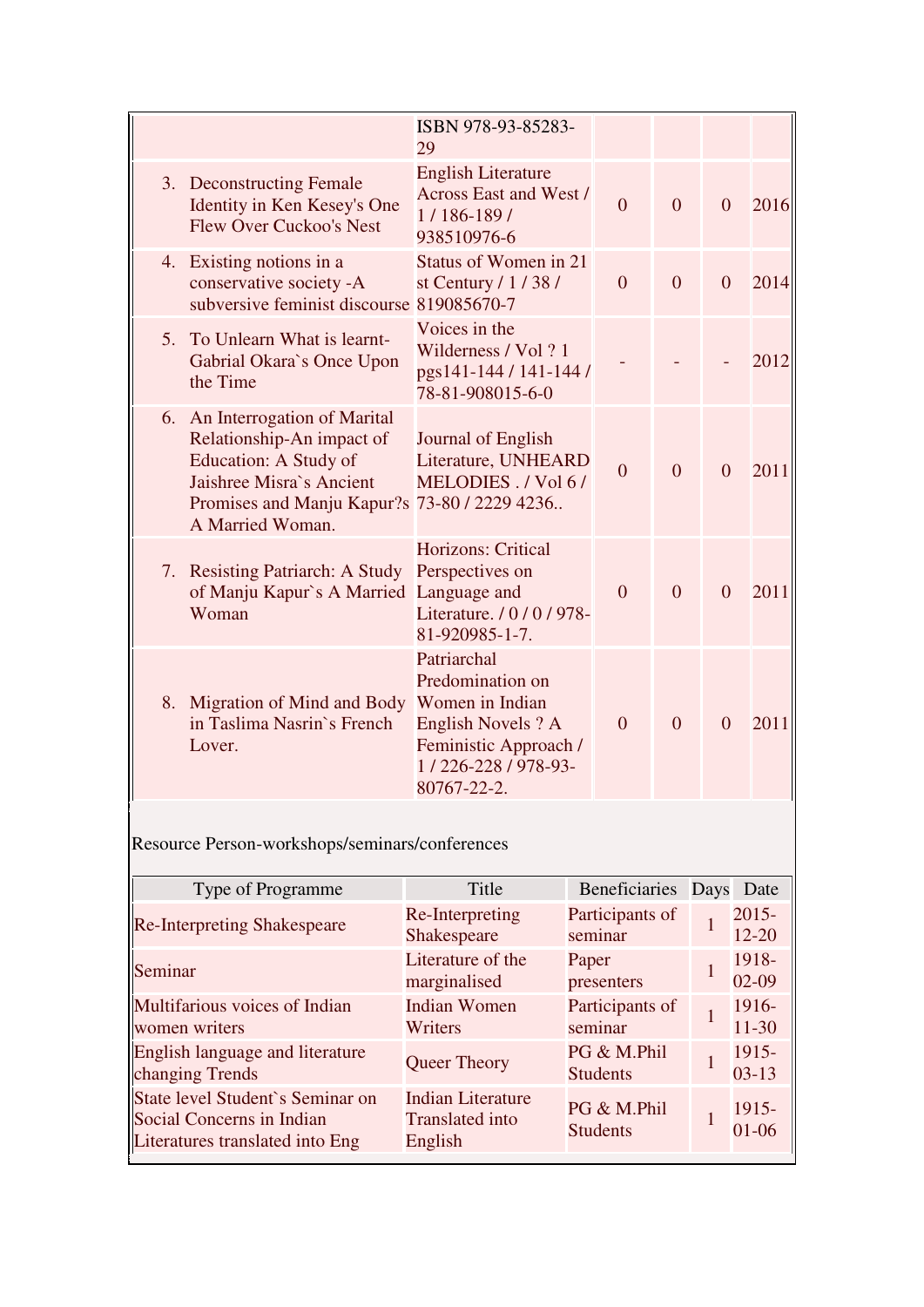# **b) M.Phil Awarded**

| <b>Scholar</b>     | <b>Scholar Name</b>         | <b>Date</b><br><b>of</b> | <b>Title</b>                                                                                                 |
|--------------------|-----------------------------|--------------------------|--------------------------------------------------------------------------------------------------------------|
| Code               |                             | <b>ViVa</b>              |                                                                                                              |
| 14MEN118 A Johnsy  |                             | 2015                     | Gender and Caste Discrimination<br>in Valmiki`s Jothan: A Dalit`s<br>Life                                    |
|                    | 14MEN117 J. Emagulate Rani  | 2015                     | Paranoia and Intertextuality in J.<br>M. Coetzee's The Childhood of<br>Jesus and Slow Man                    |
|                    | 15MEN132 AMbill. S. Kumar   | 2015                     | The Impact of Cultural<br>Displacement in Jhumpa Lahiri`s<br>The Namesake and The Lowland                    |
|                    | 14MEN104 K. Rakesh Sharma   | 2015                     | Realising Self through the<br>Language of Soul and Nature in<br>Paulo Coelho's The Alchemist<br>and The Pilg |
|                    | 15MEN121 K. Staircy Jasmin  | 2015                     | Feministic Perspective in Rama<br>Mehta's Inside the Haveli and<br>Poile Sengupta's Inga                     |
| 15men103           | Fansta Fernando             | 2016                     | Postcolonial Discourses in J M.<br>Coetzee's disgrace and Jean rhy's<br>Wide Sargasoo See                    |
| 15men130           | L. Lidiya                   | 2016                     | A Study of Bigotry in cleste Ng`s<br>Everything I Never told You and<br>Philip Roth's the Human Stain        |
| 15men119           | Mary Selva<br>Himonia       | 2016                     | Postcolonial Perspectives in<br>Rohinton Mistry's Such A Long<br>Journey and Fine Balance                    |
| 15men131           | jaziz Evelyn. J             | 2016                     | <b>Aspects of Critical Race Theory</b><br>in Nadine Gordimer's novels My<br>son's Story and July's People    |
| 15MEN136 GERARD    | CALLAGHAN<br><b>PATRICK</b> | 2016                     | Hypertextuality in Umberto<br>Eco?s novel Foucault?s<br>Pendulum                                             |
| 15MEN117 P. NALINI |                             | 2016                     | Hermaphroditism Winter's<br>Annable                                                                          |
|                    | 16MEN136 Arokiya Das        | 2017                     | psychoanalytic study of Stephen<br>Kings The Green Miles and The<br>Girl Who Loved Tom Gordon.               |
| 16MEN139 Louise    |                             | 2017                     | Feminism in Shashi Deshpande                                                                                 |
| 16MEN138 Manoj     |                             | 2017                     | diasporic elements in the novels<br>Oleander Girl and One Amazing<br>Thing                                   |
|                    | 16MEN137 Rebin Subin        | 2017                     | Subaltern Study of the play Aajir.                                                                           |